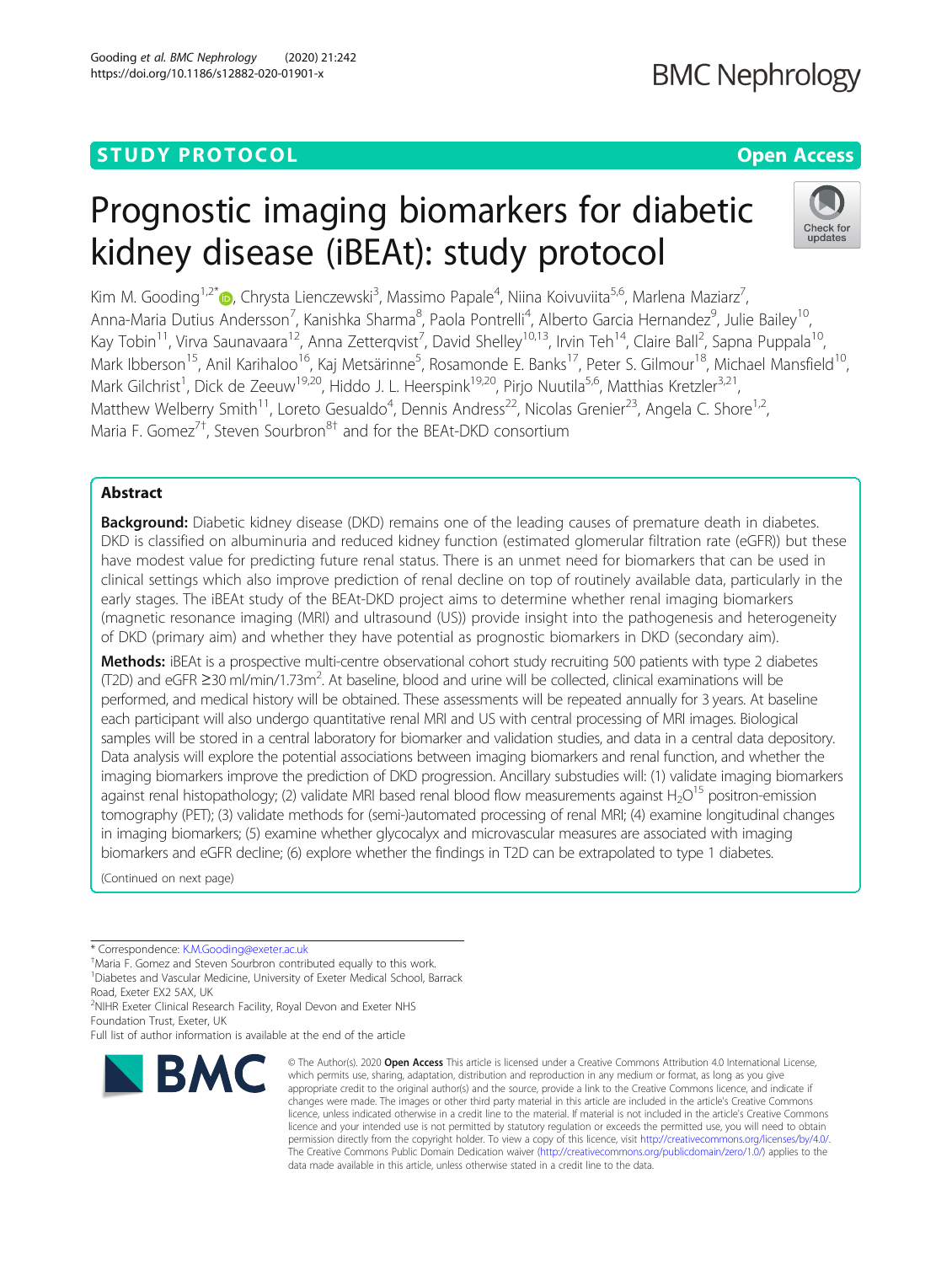#### (Continued from previous page)

Discussion: iBEAt is the largest DKD imaging study to date and will provide valuable insights into the progression and heterogeneity of DKD. The results may contribute to a more personalised approach to DKD management in patients with T2D.

#### Trial registration: [Clinicaltrials.gov](http://clinicaltrials.gov) [\(NCT03716401](https://clinicaltrials.gov/ct2/show/NCT03716401?term=iBEAT&draw=2&rank=2)).

Keywords: Diabetic kidney disease, Type 2 diabetes, Magnetic resonance imaging, Ultrasound, Albuminuria, Chronic kidney disease stages 1–3, Prospective cohort, Renal decline, Biomarkers, Progression

#### Background

#### The BEAt-DKD project

Diabetic kidney disease (DKD) is the leading cause of end stage renal disease [\[1,](#page-9-0) [2](#page-9-0)]. It is currently estimated that approximately 20–40% of people with diabetes will develop DKD [[3](#page-9-0)], and this is expected to rise in the future. With the global increase in the prevalence of diabetes [\[4](#page-9-0)], particularly type 2 diabetes (T2D), DKD is reaching epidemic proportions, with health and quality of life implications (e.g. increased risk of cardiovascular mortality) for the individual [\[5](#page-9-0)]. Even with current approaches for the management of diabetes and reninangiotensin-aldosterone system blockade, there is still a large residual risk in DKD [[6\]](#page-9-0).

DKD is routinely classified clinically based on albuminuria and reduced kidney function (estimated glomerular filtration rate (eGFR)). Albuminuria is traditionally viewed as a hallmark of diabetes related kidney damage. However, there are limitations of using albuminuria to classify DKD, which include the need for multiple measurements to mitigate spurious results due to factors such as infection and physical activity. Additionally, the heterogeneity of DKD is increasingly recognised, as reflected, for example, by the disparity in DKD progression (fast versus slow DKD progression) and by patients with declining kidney function but normoalbuminuria. For example, 51% of participants in the UK Prospective Diabetes Study whose eGFR declined below 60 ml/min/1.73 m<sup>2</sup> had normoalbuminuria [[7](#page-9-0)]. This heterogeneity in DKD highlights the need for novel biomarkers and a more personalised medicine-based approach to managing DKD.

The fundamental aim of the Biomarker Enterprise to Attack DKD (BEAt-DKD) consortium is to increase our understanding of the pathogenesis and heterogeneity of DKD, enabling the identification of novel biomarkers and treatment targets, to facilitate a more personalised medicine-based approach to managing DKD and increase the efficiency of clinical trials [[8\]](#page-9-0).

#### Imaging biomarkers for DKD

Cross-sectional imaging, in particular MRI and US, is increasingly proposed as an alternative source of biomarkers to inform chronic kidney disease (CKD) management [[9,](#page-9-0) [10\]](#page-9-0). An important example is the qualification by the Food and Drug Administration (FDA) and the European Medicines Agency (EMA) of Total Kidney Volume (TKV) as a prognostic enrichment biomarker for Autosomal Dominant Polycystic Kidney Disease (ADPKD) – one of only a handful of clinical biomarkers approved by the FDA so far [\[11,](#page-9-0) [12\]](#page-9-0). In recent years the interest is increasingly moving towards advanced MRI and US techniques that are sensitive to structural and functional tissue characteristics such as perfusion, oxygenation, blood flow, glomerular filtration, tubular flow, fibrosis, inflammation, metabolism and tissue composition. Additional utility derives from the fact that these characteristics can be measured separately for left and right kidney and for cortex and medulla, and that they can characterise functional and structural heterogeneity within those areas.

A number of preclinical and single-centre clinical studies have indicated a potential utility of MRI and US biomarkers in DKD specifically. For instance, US-based measurements of kidney volume have suggested that kidney enlargement is associated with poorer outcomes in early and advanced DKD, despite the often better GFR of larger kidneys [\[13](#page-9-0)–[15](#page-9-0)]. A possible explanation is that hypertrophy indicates a sustained state of primary or secondary hyperfiltration and associated damage due to intraglomerular pressures. A mechanistic study suggested that the MRI method BOLD (Blood Oxygenation Level Dependent MRI) can highlight areas at risk of ischemic damage due to oxygen depletion after sustained hyperfiltration [[16](#page-9-0)], and recent clinical studies have confirmed that the BOLD signal is predictive of CKD progression [[17](#page-9-0), [18](#page-9-0)]. Some biomarkers derived from diffusionweighted MRI are sensitive to renal fibrosis [[19](#page-9-0), [20\]](#page-9-0), can identify microstructural changes after sustained hyperfiltration [\[21](#page-9-0)], and can potentially detect disease progression earlier than eGFR [[22\]](#page-9-0). Kidney perfusion can also be measured with MRI and has shown a correlation with eGFR in DKD [[23](#page-9-0)]. Other non-renal imaging biomarkers characterising general risk factors for diabetes and its associated complications may be relevant in this context as well and can easily be measured in the same MRI scan session, such as liver and pancreatic fat fraction [\[24\]](#page-9-0).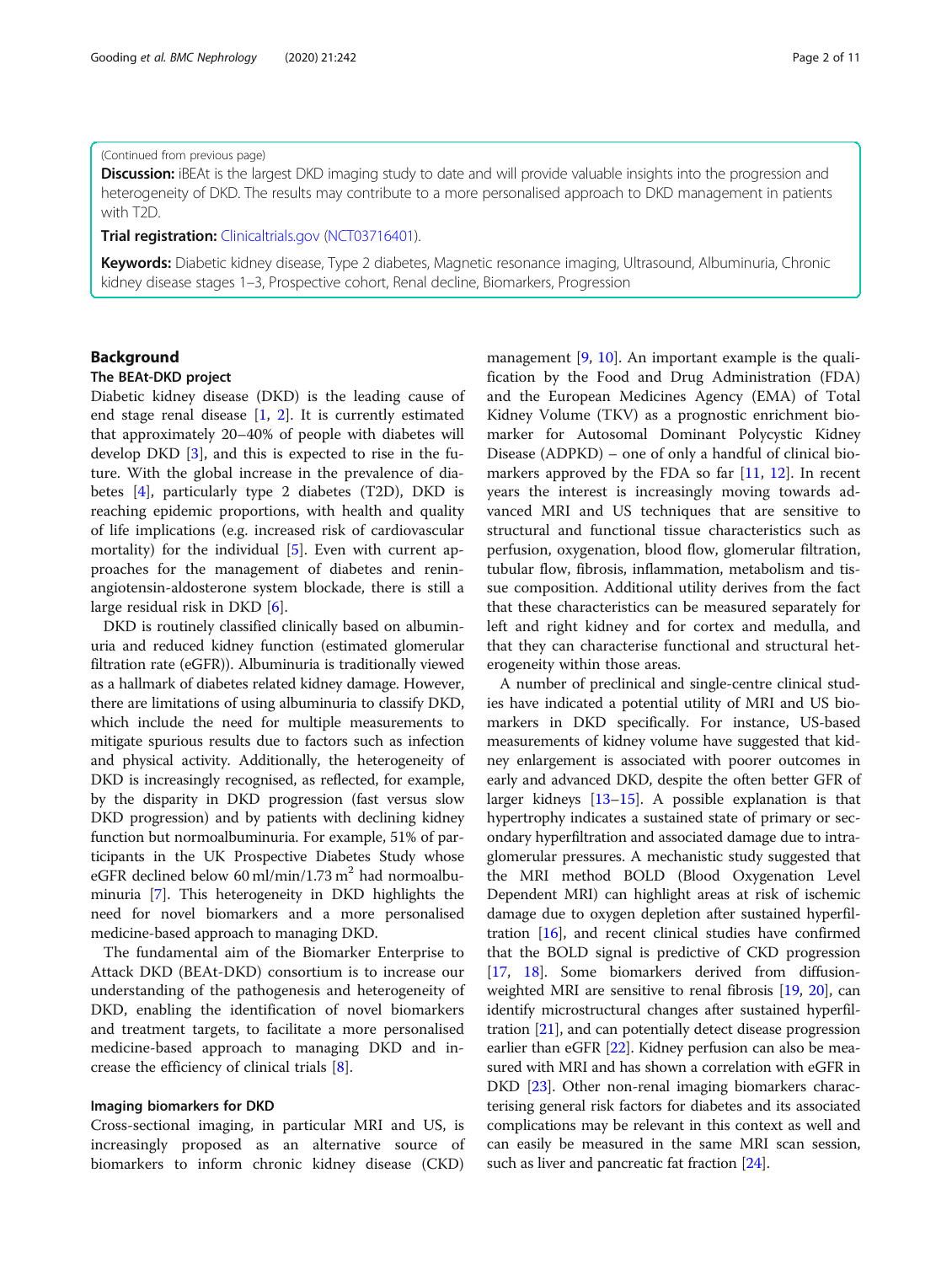#### iBEAt study aims and objectives

The aim of iBEAt is to evaluate the utility of imaging biomarkers in DKD in a large cohort of heterogeneous T2D patients, in the early stages of DKD where there is high potential for effective interventions to slow the rate of DKD progression.

The key hypotheses are that (1) imaging biomarkers of DKD provide additional information on the pathogenesis and histological and clinical heterogeneity of DKD compared to biomarkers sourced from blood or urine samples or physical exams, and that (2) changes in imaging biomarkers precede increases in albuminuria and decline in kidney function as measured by eGFR slope. As a result, we expect imaging biomarkers to improve the identification of DKD patients at risk of rapid decline in kidney function, either when used alone or combined with clinical data or biological fluid biomarkers.

An additional aim of the iBEAt study is to establish a biobank of biological samples (blood- and urine-based) from well-characterised patients not only for use within the BEAt-DKD programme but also for future DKD collaborative studies with scientists outside BEAt-DKD. This will facilitate biomarker discovery studies using novel blood- and urine-based biomarkers and may serve as the foundation for a comprehensive multi-scale phenotyping strategy linking data from blood, urine, tissue, microvascular assessments, imaging, physical measurements and medical histories.

The specific study objectives are:

- Primary objective: To examine whether renal imaging biomarkers are associated with severity of DKD as defined using classical biomarkers of DKD, albuminuria and eGFR, in individuals with T2D and  $eGFR \geq 30 \text{ ml/min}/1.73 \text{ m}^2$ .
- Secondary objective: To examine whether renal imaging biomarkers at baseline are associated with changes in renal function over time as measured by eGFR slope over a subsequent 3-year period.

#### Overview of iBEAt study design and organisation

iBEAt is a prospective observational study that will enrol 500 participants with T2D and eGFR greater than 30  $mL/min/1.73m<sup>2</sup>$  across multiple European centres.

A schematic overview of the study assessments is presented in Table [1](#page-3-0). At baseline, medical histories will be collected for each participant and they will undergo comprehensive renal imaging (MRI and US), biological sample collection (blood and urine) and physical measurements. They will then be invited back annually for 3 years, where all measurements except the imaging will be repeated.

The organisation of iBEAt is shown in Fig. [1.](#page-3-0) The study is led by the coordinating centre in Sheffield with a co-lead in Exeter and a study manager in Michigan. Currently there are 5 recruiting centres (University of Leeds, University of Exeter Medical School, University of Bari, University of Bordeaux and University of Turku), a central laboratory (Lund University) and a central data repository (Swiss Institute of Bioinformatics (SIB)). University of Sheffield is the central imaging processing and quality assurance (QA) site, with support from Antaros Medical (Sweden) for biomarkers of body composition. All ethical and relevant local approvals are in place at each recruiting site. As a BEAt-DKD work package the study is supported by the BEAt-DKD consortium Steering Committee and an external Scientific Advisory Board.

#### **Methods**

#### iBEAt participants

The iBEAt study will recruit participants with a diagnosis of T2D, eGFR greater or equal to  $30 \text{ mL/min}/1.73 \text{m}^2$ , aged between 18 and 80 years, who are able to give informed consent, and do not satisfy any of the exclusion criteria. The exclusion criteria are listed in Table [2](#page-4-0) (see also additional file [3](#page-8-0).0).

iBEAt will recruit across the A1-A3 albuminuria range (normo-, micro- and macroalbuminuria) and the G1-G3 eGFR range (G1: ≥90; G2: 60–89; G3: 30–59 ml/min/ 1.73m<sup>2</sup>). In line with the National Kidney Foundation guidelines [[25\]](#page-9-0), albuminuria will be classified using two independent values of ACRs measured within a 3-month period, and a third if the classification differs between the first two samples. We define normo-, micro- and macro-albuminuria as an ACR of  $< 2.5$ ,  $2.5-25$ ,  $> 25$  mg/ mmol for men, respectively, and as  $ACR < 3.5$ ,  $3.5-35$ ,  $>$ 35 mg/mmol for women, respectively.

Participants are enrolled in the study following provision of written informed consent. Eligibility criteria can be checked via medical records or by performing additional assessments if no data available (e.g. eGFR). If no ACR measurement is available from the previous 3 months a random urine sample for ACR analysis will be collected following consent.

#### Baseline study assessments Participant preparation

Participants are required to be on stable diabetes and hypertension related treatment (though dose changes to current medications are allowed) for the 3 months prior to study assessments. Study assessments will be performed in the morning following an overnight fast  $( > 8$ h). Medications may be withheld or altered on the day of the study visit to ensure participant wellbeing (e.g. omitting morning insulin injection to maintain blood glucose levels) and integrity of the study. The study visit will include a checklist to record the adherence to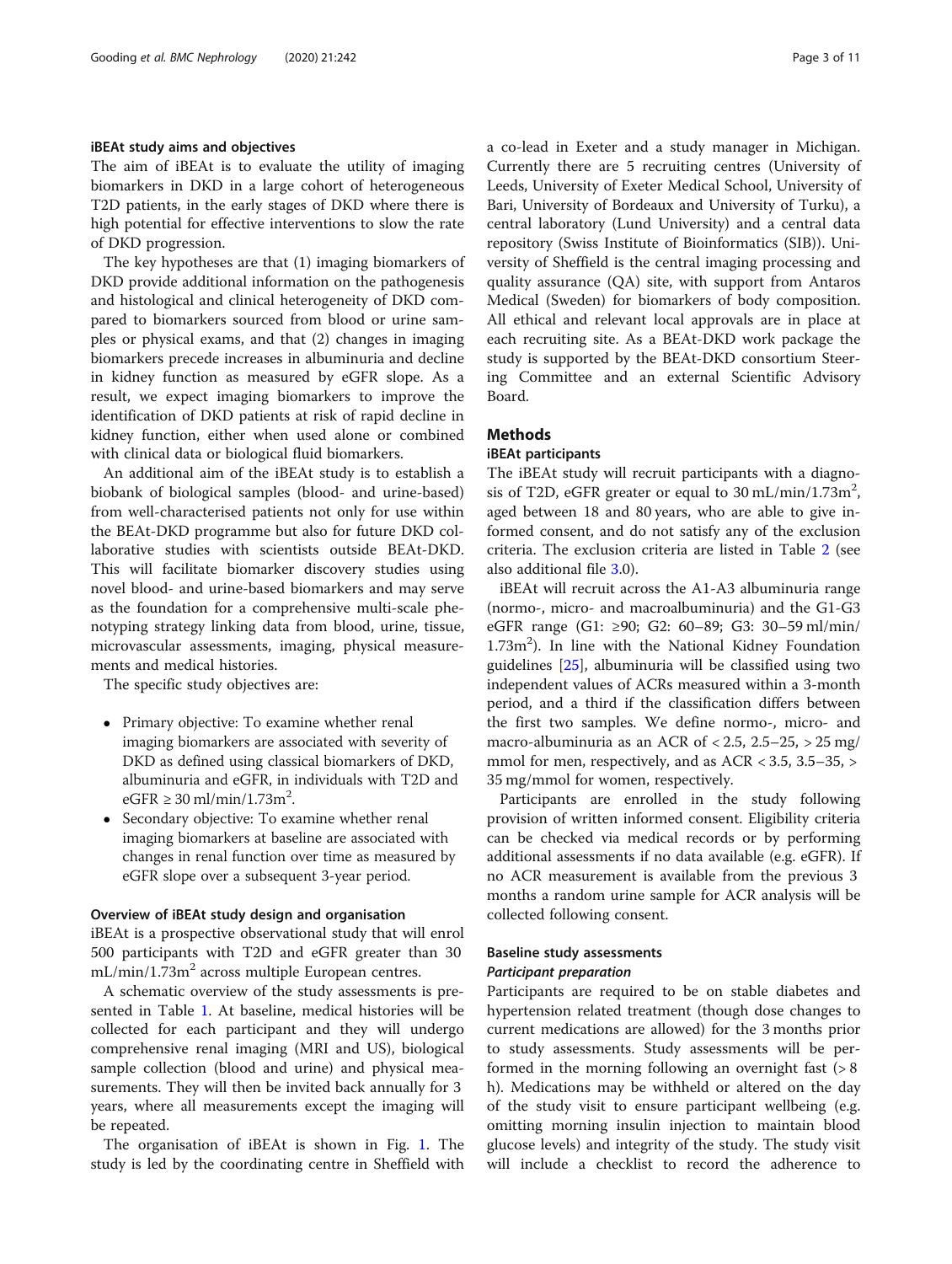<span id="page-3-0"></span>

|  |  |  |  |  | Table 1 Overview of the study showing type of data collected (rows) for each time point (columns) |  |  |  |
|--|--|--|--|--|---------------------------------------------------------------------------------------------------|--|--|--|
|--|--|--|--|--|---------------------------------------------------------------------------------------------------|--|--|--|

| Protocol Details                                 | Screening | <b>Baseline</b> | Year 1      | Year 2      | Year 3       |
|--------------------------------------------------|-----------|-----------------|-------------|-------------|--------------|
| <b>Time Window</b>                               | Day 0     | $0-3m$          | $1y \pm 3m$ | $2y \pm 3m$ | $3y \pm 3$ m |
| Informed Consent                                 | X         |                 |             |             |              |
| Demographics                                     | Х         |                 |             |             |              |
| Clinical Information                             |           | X               | X           | X           | Χ            |
| Local lab value collection                       | Χ         | X               | X           | X           | Χ            |
| Blood Collection (including DNA and RNA)         |           | X               | X           | X           | Χ            |
| Urine Collection (random)                        | X         |                 |             |             |              |
| Urine Collection (1st morning & additional void) |           | X               | X           | X           | Χ            |
| MRI                                              |           | Х               |             |             |              |
| US                                               |           | X               |             |             |              |

y year, m month

instructions (additional file [3.](#page-8-0)1). A point of care glucose measurement will be performed upon participant arrival and the visit will be cancelled if glucose levels are below 3.5 mmol/L or if the participant reports a symptomatic hypoglycaemic event on the morning of the visit. If the visit goes ahead, blood samples will be taken first. All other assessments are performed following a standardised meal of 2 slices brown bread, butter and a glass of water (250 mL).

#### MRI biomarkers

Fifty nine primary MRI biomarkers will be recorded (see additional file [1.](#page-7-0)1 for a full list), characterising general body composition (e.g. visceral fat volume, pancreatic and liver fat fraction), renal morphology (e.g. parenchymal volume, cortical thickness), renal tissue structure (e.g. MR relaxation times, apparent water diffusion coefficient), renal hemodynamics (e.g. cortical perfusion, renal artery blood flow), filtration (e.g. single-kidney

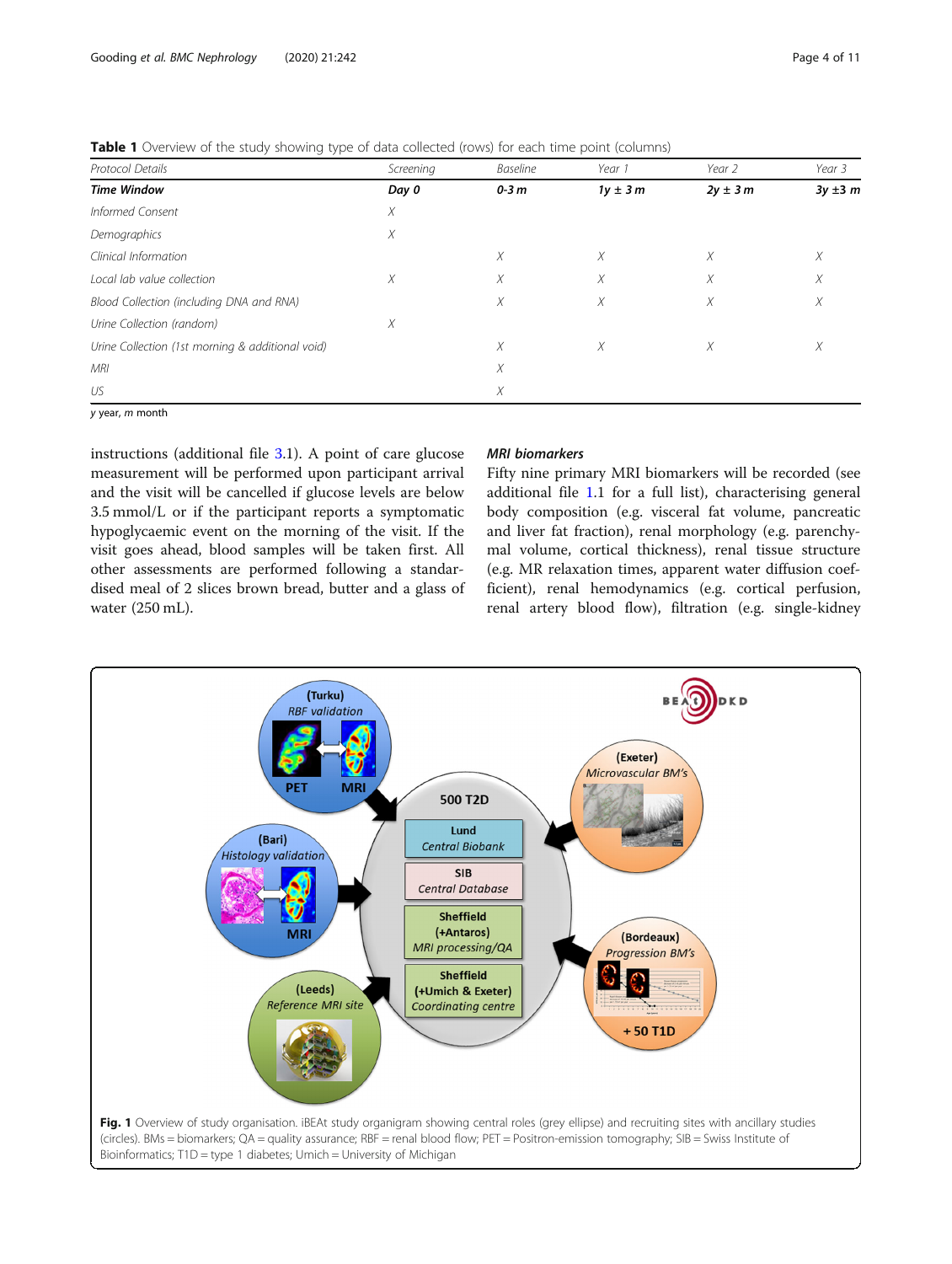<span id="page-4-0"></span>

| Table 2 List of iBEAt exclusion criteria (see also additional file 3.0) |  |
|-------------------------------------------------------------------------|--|
|-------------------------------------------------------------------------|--|

| Permanent dialysis                                                                                                            | Current metastatic malignancy                                                                                                                                                                                                                                        |  |  |  |
|-------------------------------------------------------------------------------------------------------------------------------|----------------------------------------------------------------------------------------------------------------------------------------------------------------------------------------------------------------------------------------------------------------------|--|--|--|
| Renal transplantation                                                                                                         | Current malignancy with expected survival $\lt$ study follow up period (4 years)                                                                                                                                                                                     |  |  |  |
| Known clinical history of urinary obstruction on renal US                                                                     | Melanomatous skin cancer < 5 years ago (fully resected melanoma > 5 years ago,<br>i.e. surgical cure, can be recruited)                                                                                                                                              |  |  |  |
| Post-voiding residue over 100 ml, or pyelectasis                                                                              | Use of investigational drug within 1 month prior to screening                                                                                                                                                                                                        |  |  |  |
| Known clinical history of aortic endoprothesis at the renal level                                                             | Current pregnancy                                                                                                                                                                                                                                                    |  |  |  |
| Known current or clinical history of renal or urinary tract malignancy                                                        | Use of antiretroviral medication                                                                                                                                                                                                                                     |  |  |  |
| Biopsy proven non-diabetic primary renal disease                                                                              | History of Hepatitis B or Hepatitis C                                                                                                                                                                                                                                |  |  |  |
| Autosomal dominant polycystic kidney disease (APKD)                                                                           | Significant comorbidities with life expectancy of $<$ 1 year                                                                                                                                                                                                         |  |  |  |
| Cirrhotic liver disease or non-cirrhotic chronic liver disease where<br>alanine aminotransferase $> 2x$ upper limit of normal | Standard contrast enhanced-MRI exclusions (e.g. cochlear implant, aneurysm clips,<br>claustrophobia and known allergy to Gadolinium contrast)                                                                                                                        |  |  |  |
| Renal stones causing CKD                                                                                                      | Any other significant disease or disorder which, in the opinion of the investigators,<br>may either put the patient at risk because of participation in the study, or may<br>influence the result of the study, or the patient's ability to participate in the study |  |  |  |

GFR, filtration fraction). All MR scanning is performed at 3 T on Siemens, Philips and General Electric scanners. MRI data are uploaded on a central XNAT database hosted by SIB and quality controlled within 48 h by the central processing site.

The MRI protocol takes approximately 1 h and 10mins and involves the injection of a quarter dose of clinical macrocyclic MRI contrast agent. The protocol was first developed on the reference Siemens scanner in Leeds using an iterative optimisation guided by the NIST (National Institute of Standards and Technology) phantom and healthy volunteers. The resulting final protocol was then characterised on each MRI vendor using a repeatability study in healthy volunteers to determine withinsite variability (5 volunteers with 4 scans each). The NIST phantom is scanned at regular intervals in all sites to check for between-site calibration. Full details of the MRI acquisition protocol on the 3 T Siemens reference scanner in Leeds can be found in additional file [1](#page-7-0).2.

#### Renal ultrasound

Kidney size will be non-invasively determined from longitudinal and transversal images of each kidney. Resistive index (RI), indicator of the resistance to flow within the kidney, will be determined from three measurements in each kidney (upper, mid and lower poles). The mean of the three measurements will represent RI for each respective kidney. A list of US biomarkers is provided in the additional file [3](#page-8-0).7 and the Standard Operating Procedures (SOPs) for US scanning are in additional file [1](#page-7-0).3.

#### Blood and urine sampling

Fasting blood samples  $({\sim}70\,\text{ml}$  designated for iBEAt central requirement) will be collected from each participant for participant characterisation and biomarker analysis. Glycated haemoglobin (HbA1c), full blood count and fasting glucose assessments will be performed locally

(additional file [3](#page-8-0).4). The remaining plasma and serum samples will be processed and stored following a standardised protocol (see additional files [2](#page-8-0).1-[2.](#page-8-0)3). A first morning urine void and one additional morning void (same day) are collected by all participants. A small proportion of the first morning void is sent to the local laboratories for ACR assessment. The remainder of the first morning and second void are then processed and stored following a standardised protocol (see additional files [2.](#page-8-0)1[-2](#page-8-0).3).

The standardised sample collection and processing protocol, informed by PROVALID and NEPTUNE trials [[26,](#page-9-0) [27](#page-9-0)], was developed to maximise the utility of stored samples for future biomarker analysis (e.g. lipidomics, RNA analysis, urinary vesicles and urinary sediment) within BEAt-DKD and to form a biobank for future DKD related studies. A separate check is performed to confirm that all samples are collected and processed according to protocol (additional file [3](#page-8-0).8).

The central laboratory is located at the Clinical Research Centre (CRC) facility in Malmö (University of Lund). The central lab will prepare and distribute kits with sample collection and processing materials for each patient labelled and barcoded with their unique study ID. Each kit comprises of 66 storage tubes per patient. The samples will be temporarily stored at each recruiting site, with regular shipments returning them to the biobank in Malmö. Samples will be stored under secure conditions and monitored with a dedicated electronic sample tracking system (Laboratory Information Management Systems). A small volume of blood and urine will be analysed at the central laboratory in Malmö for known clinical biomarkers according to standardised methods, e.g. renal function (serum creatinine, cystatin C, potassium and albumin), lipid profile (total cholesterol and sub-fractions, triglycerides) and c-reactive protein. The remainder will be stored for future analyses by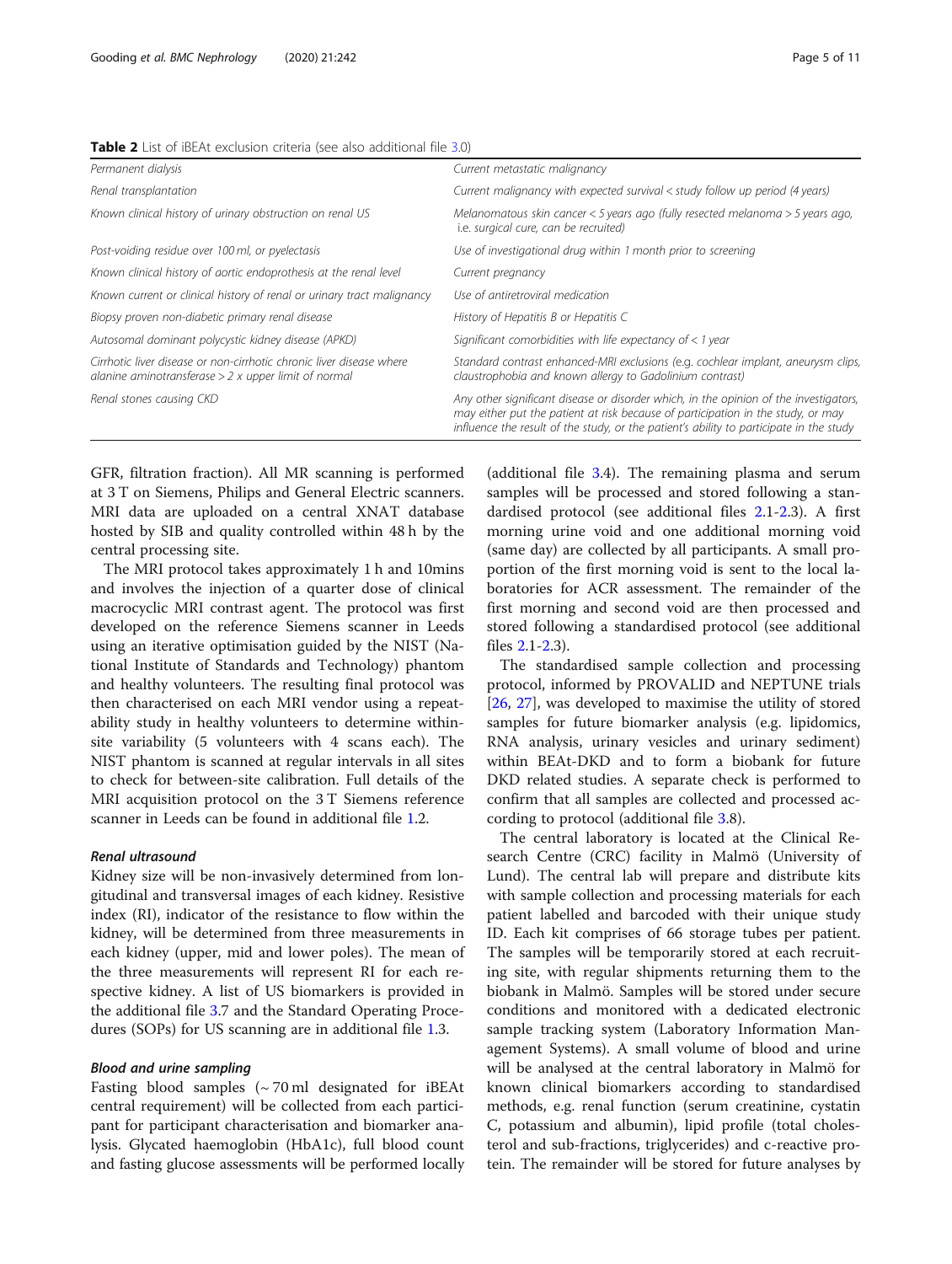BEAt-DKD investigators. The samples will also remain available for secondary research provided approval is granted by the iBEAt steering committee.

#### Physical examination

The core physical examination assessments include blood pressures (sitting and standing blood pressures) and anthropometrics (height, weight, waist and hip circumference). See additional file [3.](#page-8-0)2 for details.

#### Medical history

A detailed medical history (including, for example, current medications, smoking history and presence of co-morbidities) is also collected. See additional files [3](#page-8-0).3 and [3.](#page-8-0)6 for data fields that are captured.

#### Routine laboratory data

Routine local laboratory data will be captured from medical records to aid in the interpretation of the results by tracking temporal changes at a finer time scale than the yearly follow-ups. Only laboratory values available for clinical indication will be captured at this time. Additional file [3.](#page-8-0)5 lists the data fields to be captured but missing data from the local chart is not deemed a protocol violation.

#### Follow-up study assessments

The blood and urine collection, medical history and physical examination will be repeated at 1, 2 and 3 years (± 3 months) following study enrolment. For participants who are unable to attend the local research centre for an annual follow-up visit but are still willing to participate in the study, an update on their medical history will be collected via direct communication with the participant and / or by accessing their available medical records.

#### Data management

Clinical images, associated data and metadata will be stored using the XNAT platform ([www.xnat.org\)](http://www.xnat.org) hosted on the dedicated BEAt-DKD server at SIB. Clinical study data will be managed using REDCap [\(www.project-redcap.](http://www.project-redcap.org) [org\)](http://www.project-redcap.org), also installed on the dedicated BEAt-DKD server. All variables will be recorded on iBEAt central case report form (CRFs – see additional files [3](#page-8-0).0[-3](#page-8-0).8) and uploaded onto the central RedCap instance. It is envisaged that the iBEAt clinical study will be set up as a federated node enabling remote analysis of the data generated in the future, and integration of the iBEAt data with other datasets collected in BEAt-DKD.

#### Statistical considerations Sample size

There are insufficient a priori data available to perform a reliable formal power calculation for this study. Thus, a more pragmatic approach was adopted, with the sample size taking into account the feasibility aspects of the study, for example, the number of imaging facilities and the estimated rate of recruitment in each centre. This produced a target population of 500 patients, which will result in the largest quantitative imaging DKD study, to date, both in terms of patient numbers and regarding patient follow-up. Participants will be recruited across various stages of DKD, as measured by ACR (A1, A2, A3) and eGFR  $(G1 + G2, G3)$ . This will produce a heterogeneous population enabling the evaluation of the associations between imaging biomarkers and DKD in T2D patients.

#### Statistical analysis plan

Descriptive statistics of all covariates across the study centres will assess the bivariate relationships between sets of related covariates. A cross-sectional analysis will be performed using data collected at baseline, as well as a longitudinal analysis using the imaging data collected at baseline and blood and urine markers collected annually. Given the large number of covariates in the study, a variable selection and regularisation method such as LASSO [[28](#page-9-0)] or the elastic net regularisation [[29](#page-10-0)] will be used. Modelling will use linear models for the crosssectional analyses, and linear mixed effects models for the longitudinal analysis. The analyses will be performed separately in each ACR / eGFR stratum, and the modelling of the whole cohort will account, whenever possible, for differences in potential associations across the strata. We will adjust for multiple comparisons as needed. If any renal imaging biomarkers are identified as promising early markers of DKD progression, they will be used in risk prediction. Their predictive accuracy as measured by prediction error, receiver operating characteristics curve (ROC) and the area under the ROC (area under the curve, AUC) will be evaluated using cross-validation. A conservative approach will be adopted in all analyses, for example, limiting the number of models fitted and statistical tests performed. All analyses will be treated as exploratory and hypotheses generating, rather than hypothesis testing.

#### Ancillary studies

Building on the strengths and interests across the iBEAt participating centres, six ancillary studies have been incorporated within the central iBEAt study. Participants taking part in the ancillary studies will be recruited from the central iBEAt study at the relevant sites.

#### Ancillary study 1

To examine whether MRI and US based imaging biomarkers correlate with histopathological markers of DKD and discriminate different renal lesions in this T2D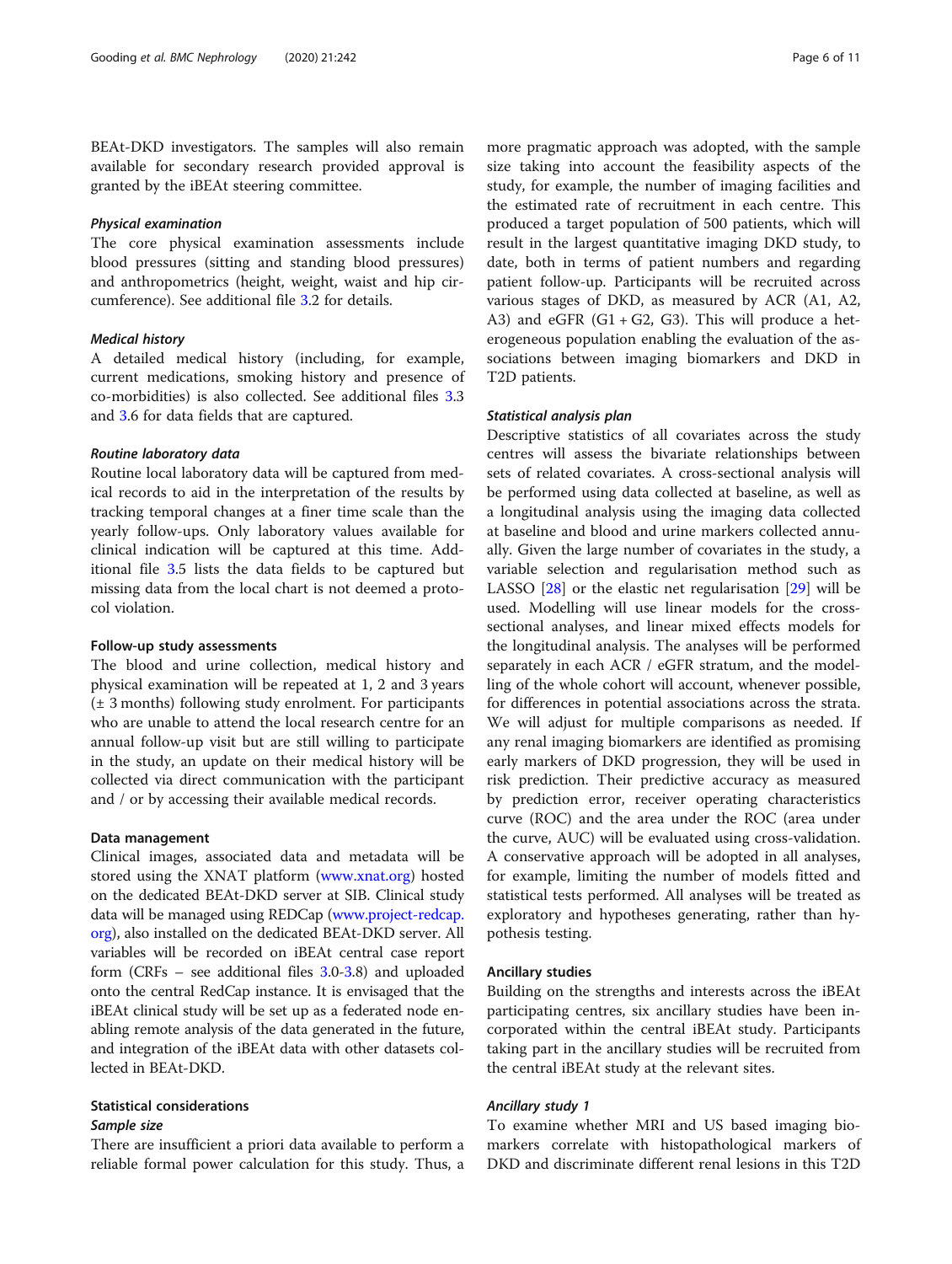cohort. For this ancillary study, led by Bari University, iBEAt participants will undergo a renal tissue core biopsy. All biopsies will be digitalised and characterised by light microscopy (hematoxylin-eosin, periodic acid-Schiff, silver methenamine, and Masson's trichrome), immunofluorescence microscopy (with the use of antisera against IgG, IgM, IgA, C3, C4, C1q and fibrinogen) and electron microscopy. Glomerular and vascular lesions, interstitial cell infiltrate, fibrosis and tubular atrophy will be quantified to classify patients accordingly [[30](#page-10-0)]. Samples will also be processed and stored for later biomarker discovery. The procedures for processing, storing and capturing metadata regarding the renal biopsy tissue are described in more detail in additional file [4.](#page-8-0)0.

#### Ancillary study 2

To examine whether MRI-based measurements of renal blood flow correlate with  $H_2O^{15}$ -positron emission tomography (PET), considered to be a reference measurement. For this ancillary study, led by Turku University, a direct comparison of MRI and PET-based measurements of renal blood flow will be performed in a cohort of iBEAt participants. Renal perfusion will be assessed during hyperaemia with both systems.

#### Ancillary study 3

To validate automated or semi-automated processing of multiparametric renal MRI. In its current form the generation of biomarkers from complex functional MRI scans involves significant manual intervention as well as automated but slow iterative optimisation methods. In this study, led by Sheffield University, a subset of the iBEAt data will be used as training data to develop an ideally automated approach for image processing, which will then be validated on the remaining test data against the manual results.

#### Ancillary study 4

To investigate the longitudinal changes in MRI and US based biomarkers, compare them against changes in eGFR and other known markers, and determine whether changes in imaging biomarkers precede DKD progression as assessed by eGFR decline. For this study, performed by the Universities of Bordeaux and Exeter, a cohort of 100 patients will receive repeat MRI and US after 2 years, and changes in imaging biomarkers over that period will be correlated against changes in eGFR and other assessments.

#### Ancillary study 5

To examine whether the glycocalyx, microvascular function and structure (retinal and skin) are (1) altered in microalbuminuria (2); associated with DKD progression as assessed by eGFR decline and (3) associated with novel MRI and US imaging DKD biomarkers. For this study, led by Exeter University, iBEAt participants will also undergo comprehensive microvascular assessments (including non-invasive estimation of sublingual endothelial glycocalyx integrity, retinal vascular oxygenation and skin maximum hyperaemia) at baseline and at 2 years follow-up.

#### Ancillary study 6

A pilot study to examine whether the findings in T2D can be extrapolated to Type 1 diabetes. In this ancillary study, led by Bordeaux University, a cohort of 50 patients with Type 1 diabetes for 15 years or more will be assessed using the same procedures as the Type 2 cohort and observed findings / trends will be compared across the two populations.

#### Patient and public involvement

Patient and public involvement and engagement is a significant component of the iBEAt study. Potential participants have played an important role in iBEAt, reviewing the protocol to ensure the feasibility of the study design (core and ancillary studies) as well as contributing to the development of patient facing documents (e.g. patient information sheets), ensuring that they are clear and informative. Participants within the iBEAt study will play an integral role in the dissemination of the study results to the wider, non-expert population. Within the BEAt-DKD consortium discussions with patient representatives, ranging from experienced patient advocates to iBEAt participants, will help inform how research from the BEAt-DKD consortium is taken forward to implement a more precision medicine based approach in DKD into clinical practice; for example, validation and qualification of new biomarkers by regulatory agencies, optimising clinical study design and integration in the regulatory process of drug registration. Indeed, this has already commenced with an iBEAt participant and other patient representatives attending the 2nd BEAt-DKD Stakeholders' symposiums in April 2019 [\[31](#page-10-0)].

#### **Discussion**

Quantitative and functional imaging of the kidney has been an active topic of research in the MRI physics and radiology community for over two decades [[32\]](#page-10-0), but the last few years have seen an explosive growth in clinical interest. The first international meeting on functional renal MRI was held in 2015 and attendance has been increasing steadily in subsequent meetings [[33](#page-10-0)–[35](#page-10-0)]. In 2017, a pan-European network of researchers in renal MRI ([www.renalmri.org\)](http://www.renalmri.org) was funded for 4 years by the European Cooperation in Science and Technology ([www.cost.eu\)](http://www.cost.eu). In 2018, Nephrology Dialysis Transplantation published a special issue on renal MRI with a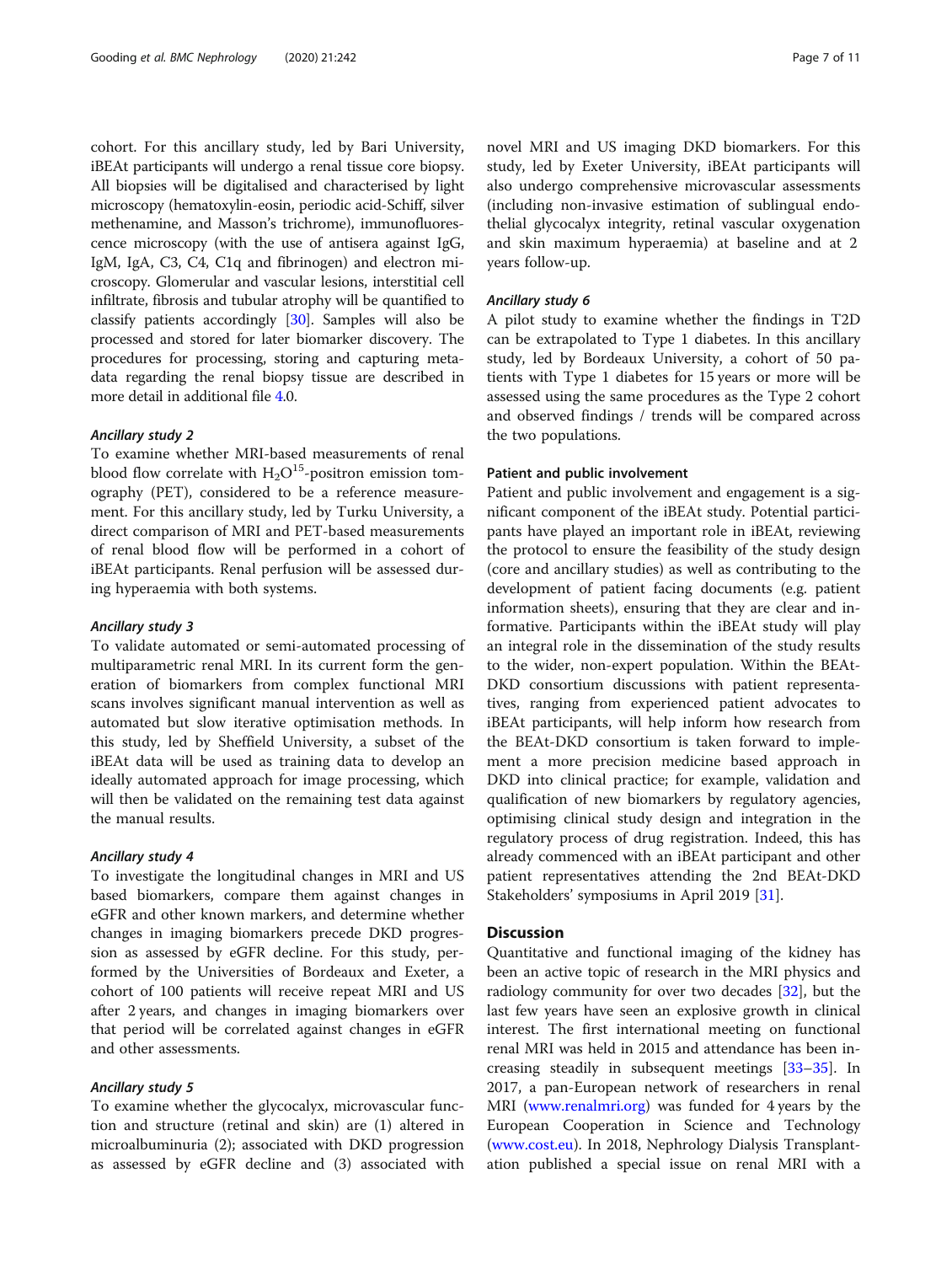<span id="page-7-0"></span>clinical position statement supported by over 30 authors including leading European nephrologists [\[9](#page-9-0)]. In the same year, in the US, the National Institute of Diabetes and Digestive and Kidney Diseases (NIDDK) at the National Institutes of Health (NIH) conducted a workshop on renal imaging to review the state-of-the-art and plan potential future endeavours [[7\]](#page-9-0). Also in 2018, the UK Renal Imaging network (UKRIN) received a 3-year partnership grant to create a national infrastructure for quantitative renal MRI. In 2020, UKRIN has received funding for a 10 year cohort study in 500 CKD patients starting 1 sept 2020 (AFiRM study; principal investigator: Nick Selby, University of Nottingham).

iBEAt setup started in September of 2016 and is the first study to respond to the clinical need for systematically collected evidence at a larger scale and across institutions, with well-validated methods linking up the imaging findings with other sources of data so the added value can be identified. In that sense, iBEAt is inspired by the landmark study CRISP (Consortium for Radiologic Imaging Studies of Polycystic Kidney Disease) [[36](#page-10-0)] - the first multi-centre cohort study exploring a quantitative MRI biomarker (TKV) in CKD and a foundation for the aforementioned FDA qualification of TKV. Like CRISP, iBEAt has built in a technical validation phase of the imaging biomarkers by including a repeatability study on all scanner types deployed in iBEAt, and by calibrating between-scanner differences through a travelling test object developed by the National Institute of Standards and Technology [\[37](#page-10-0)]. Also following the example of CRISP, iBEAt is committed to sharing the technical details of its imaging protocols and expertise in image processing and quality assurance – not only to facilitate the cost and setup of future studies but also to maximise alignment and future opportunities for pooling the data.

The integration of the ancillary studies into iBEAt will provide valuable information on the pathogenesis of DKD and the clinical utility of these imaging biomarkers. Crucially, they will explore the association of renal based imaging biomarkers against histopathological markers and different histological lesions of DKD, validating the imaging biomarkers and substantiating their clinical utility. MRI-based renal perfusion measurements will also be validated against PET renal perfusion measurements. The potential automation of the MRI image processing will streamline a labour-intensive process, thereby increasing the clinical applicability of the assessments. The microvascular assessments, including the examination of glycocalyx integrity and endothelial function, will provide invaluable information on the pathogenesis and heterogeneity of DKD, and may well aid the identification of individuals with fast progressing DKD. For example, we hypothesise that individuals with T2D and early signs

of perturbations to the glycocalyx will be at an increased risk of DKD progression.

iBEAt has greatly benefitted in its setup from study documents and standard operating procedures (SOPs) provided by other investigators, in particular the PRO-VALID [\[27\]](#page-9-0) and NEPTUNE [\[26](#page-9-0)] studies. In turn, iBEAt is committed to a "pay-it-forward" philosophy and will aim to share its study documentation and procedures widely for use by other investigators. iBEAt collaborators are also committed to maximise the opportunities for data sharing in order to increase the lifetime value of their research data as assets for human health and to do so timely, responsibly, with as few restrictions as possible, in a way consistent with the law, regulation and recognised good practice. Beyond data, iBEAt will aim to form a powerful resource for future biomarker discovery sources by collecting a rich collection of blood and urine samples in its central biobank. These will be made available for external investigators subject to formal application and approval by the iBEAt Steering Committee.

After a 2-year setup period the first study participant was recruited into iBEAt in October 2018. First results on technical validation of MRI methods on the reference scanner are expected at the end of 2020. The projected deadline for recruitment was 1 September 2020 and first results on the primary objective (cross-sectional analysis of baseline data) were expected to be made public in 2021. Completion of follow-up data was expected in September 2023, with results on the longitudinal analysis expected to be submitted for publication in 2024. These timelines will be affected by a pause in recruitment during the COVID-19 pandemic, but at submission of this manuscript (April 2020) the exact implications are not yet clear.

#### Conclusion

There is an unmet need for biomarkers that can improve prediction of renal functional decline in DKD. Imaging based biomarkers have not yet been explored in this context and may be complementary to standard clinical markers. iBEAt, the largest DKD imaging study to date, will explore this hypothesis and may provide valuable insights into the progression and heterogeneity of DKD. The results may contribute to a more personalised approach to the management of DKD.

#### Supplementary information

Supplementary information accompanies this paper at [https://doi.org/10.](https://doi.org/10.1186/s12882-020-01901-x) [1186/s12882-020-01901-x.](https://doi.org/10.1186/s12882-020-01901-x)

Additional file 1: 1.1 MRI biomarkers. File type: PDF file. Title: List of primary MRI biomarkers. Description: A table listing the biomarkers that will be derived from the MRI data to address the primary objectives. 1.2 MRI acquisition protocol. PDF file. MRI acquisition protocol (reference scanner). MRI sequence parameters for the iBEAt protocol on the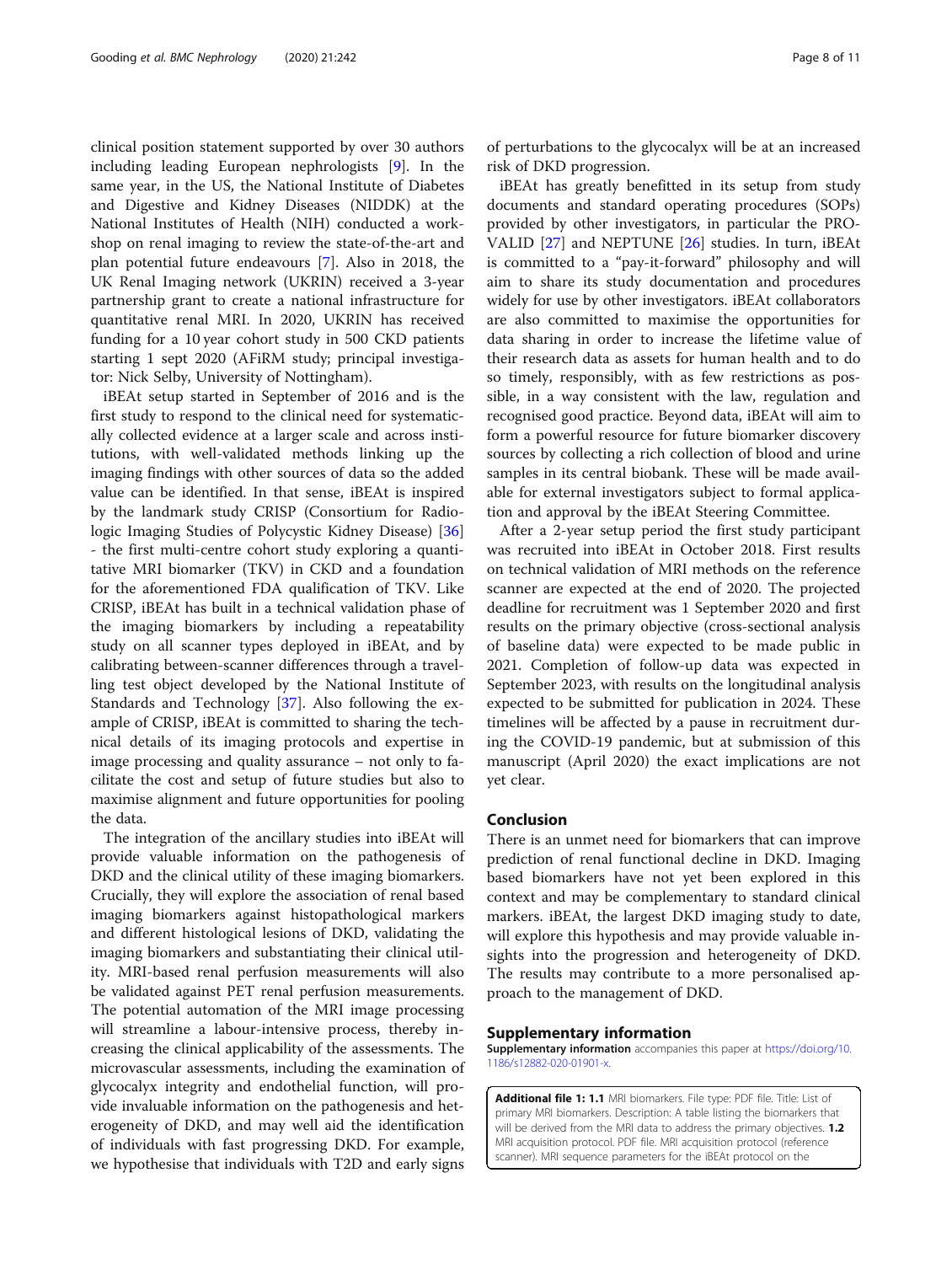<span id="page-8-0"></span>reference scanner (Siemens 3 T). 1.3 Renal ultrasound SOP. PDF file. Ultrasound Standard Operating Procedures. Standard operating procedures for Ultrasound scanning in iBEAt.

Additional file 2: 2.1 Biofluid collection SOPs. PDF file. Biofluid collection protocol. The protocol for the collection of blood and urine samples within iBEAt. 2.2 SOPs Biofluid processing. PDF file. Biofluid processing protocol. The protocol for processing blood and urine samples within iBEAt. 2.3 Biofluid schematics. PDF file. iBEAt kit contents and biofluid processing schematics. Schematics of iBEAt collection kits, and processing and storage protocols for collected blood and urine samples within iBEAt.

Additional file 3: 3.0 CRF Screening. PDF file. Study recruitment prescreening / screening. Clinical record form for prescreening / screening data. 3.1 CRF Adherence Checklist. PDF file. Baseline visit (V1) adherence checklist. Clinical record form documenting participant adherence to quidance for the baseline visit. **3.2** CRF Limited Clinical Exam. PDF file. Limited Clinical Exam. Clinical record form for clinical examination data including, for example, blood pressure, height and weight. 3.3 CRF Medical and Family Hx. PDF file. Baseline (V1) – Medical and family history V2. Clinical record form for medical and family history (version 2). 3.4 CRF Local Study Labs. PDF file. Baseline (V1) – local study labs. Clinical record form for laboratory measurements performed at recruiting centre. 3.5 CRF Routine Labs. PDF file. Baseline visit (V1) – labs. Clinical record form for documenting all available laboratory values in the year prior to the baseline visit. 3.6 CRF Medications. PDF file. Medication log. Clinical record form documenting all current medications. 3.7 CRF Ultrasound. PDF file. Baseline visit (V1) – Ultrasound. Clinical record form for the renal ultrasound measurements. 3.8 CRF Biosamples. PDF file. Study biosamples. Clinical record form / checklist documenting what biofluid samples were collected and processed for the iBEAt study.

Additional file 4: 4.0 Biopsy SOP. PDF file. Biopsy and pathology SOPs. Protocol for storing and capturing meta-data regarding the renal biopsy tissue for the iBEAt study. (EXE 543 kb)

#### Abbreviations

ACR: Albumin: creatinine ratio; ADPKD: Autosomal dominant polycystic kidney disease; AUC: Area under the curve; BEAt-DKD: Biomarker Enterprise to Attack Diabetic Kidney Disease; BMs: Biomarkers; BOLD: Blood oxygenation level dependent; CKD: Chronic kidney disease; CRC: Clinical research centre; CRF: Clinical record folder; CRISP: Consortium for Radiologic Imaging Studies of Polycystic Kidney Disease; DKD: Diabetic kidney disease; EFPIA: European Federation of Pharmaceutical Industries and Associations; eGFR: Estimated glomerular filtration rate; EMA: European Medicines Agency; FDA: Food and Drug Administration; HbA1c: Glycated haemoglobin; iBEAt: Prognostic Imaging Biomarkers for Diabetic Kidney Disease; IMI: Innovative Medicines Initiative; JDRF: Juvenile Diabetes Research Foundation; MR: Magnetic resonance; MRI: Magnetic resonance imaging; NIDDK: National Institute of Diabetes and Digestive and Kidney Diseases; NIH: National Institute of Health; NIHR: National Institute of Health Research; NIST: National Institute of Standards and Technology; PET: Positron-emission tomography; QA: Quality assurance; RBF: Renal blood flow; RI: Resistive index; ROC: Receiver operating characteristics curve; SOPs: Standard operating procedures; SIB: Swiss Institute of Bioinformatics; TKV: Total kidney volume; T1D: Type 1 diabetes; T2D: Type 2 diabetes; UMICH: University of Michigan; US: Ultrasound

#### Acknowledgements

The authors thank Jo Brown and colleagues in the Leeds Biobanking and Sample Processing Lab for helpful discussions informing study development and Jacqueline Postma, project grant manager for BEAt-DKD, for invaluable support during all phases of the study.

#### Authors' contributions

SS and MFG are responsible for the concept of the study. All authors contributed to the design of this study. SS, KS, VS, DS, IT, MM, MG, MFG, PN, NK, MWS, LG, NG contributed to the iBEAt imaging (MRI and US) protocol development. AZ, ADMA, MP, CL, KMG, NK, PP, JB, KT, CB, REB, PSG, DZ, HJLH, MK, MG, LG, DA, AK, ACS, SS and MFG contributed to the development of the biofluids collection and processing protocols, clinical assessment and

medical history data collection procedures. MM, AGH, MI, CL, MFG, KMG, FG, SS, ACS, MK, KS, NK, PP, LG, NG, LG and AK contributed to data management protocols, data and statistical analysis plans. LG, PP,MP, CL, MK, MFG contributed to design of ancillary study 1; NK, PN, KM, SS, MFG, VC, KS contributed to design of ancillary study 2; SS, DS and KS contributed to design of ancillary study 3; NG, SS, ACS, KMG and MFG contributed to the design of ancillary study 4; ACS, MG, MG, CB and MFG contributed to the design of ancillary study 5; MFG, SS, NG, NK, ACS, KMG and AK contributed to the design of ancillary study 6. KMG and ACS led on Patient Public Involvement in the study protocol development. KMG, SS and MFG assembled the manuscript. All authors critically reviewed and revised the initial draft and approved the final version of the manuscript.

#### Funding

This project is principally funded by the Innovative Medicines Initiative 2 Joint Undertaking under grant agreement No 115974. This Joint Undertaking receives support from the European Union's Horizon 2020 research and innovation programme and EFPIA with JDRF. This study receives additional support (personnel support) by grants from the Swedish Heart and Lung Foundation [20160872]; the Swedish Research Council [2018–02837; EXODIAB 2009–1039]; the Swedish Foundation for Strategic Research (LUDC-IRC 15–0067) to MFG; and the UK Medical Research Council (MR/R02264X/1) and Kidney Research UK (RP55/2012) to SS. This project is also supported by the National Institute for Health Research (NIHR) Exeter Clinical Research Facility and the NIHR Leeds Clinical Research Facility. The views expressed are those of the author(s) and not necessarily those of the NIHR or the Department of Health and Social Care. The funding bodies, except for JDRF, played no role in the design of the study and collection, analysis, and interpretation of data and in writing the manuscript.

#### Availability of data and materials

iBEAt collaborators are committed to maximise the opportunities for data sharing at study completion in order to increase the lifetime value of their research data as assets for human health and to do so timely, responsibly, in a way consistent with the law, regulation and recognised good practice.

#### Ethics approval and consent to participate

This study is being performed in accordance with the principles of the Declaration of Helsinki and each recruiting centre has ethical approval from their local Ethical review committee (Leeds/Sheffield: study was approved by Yorkshire & The Humber - South Yorkshire Research Ethics Committee, ref.: 18/YH/0077; Exeter: study was approved by South West - Exeter Research Ethics Committee, reference 18/SW/0061; Turku: study approved by Ethical committee of Hospital District of South West Finland, reference: 123 /1801/ 2017; Bordeaux: Study approved by CPP Est II, ref.: 18/581; Bari: study approved by Independent Ethics Committee of the Policlinic Hospital in Bari, ref.: 5760). Written, informed consent to participate in this study is being obtained from all participants, in line with local guidelines.

#### Consent for publication

Not applicable.

#### Competing interests

This work forms part of the BEAt-DKD consortium that is funded by the IMI 2 Joint Undertaking that receives support from the European Federation of Pharmaceutical Industries and Associations (EFPIA). BEAt-DKD EFPIA partners that have contributed to the iBEAT study development are Astellas, AbbVie and Novo Nordisk. JDRF also contributed to the iBEAT study design. AMDA reports grants from Boehringer Ingelheim Pharma GmbH during the conduct of the study. AZ reports non-financial support and other from Boehringer Ingelheim Pharma GmbH during the conduct of the study. MG reports personal fees from Lilly and other from Sanofi Genzyme, outside of the submitted work. DZ reports other from Fresenius, other from Boehringer Ingelheim, other from Bayer, other from Mitsubishi Tanabe, other from Mundipharma, other from Janssen, other from AbbVie, outside the submitted work. HJLH reports other from Merck, other from Mitsubishi Tanabe, grants and other from Janssen, other from Mundipharma, other from Gilead, grants and other from AstraZeneca, grants and other from Abbvie, other from Retrophin, outside the submitted work. MK reports grants from NIH, non-financial support from University of Michigan, during the conduct of the study; grants from JDRF, grants from Astra-Zeneca, grants from NovoNordisc, grants from Eli Lilly,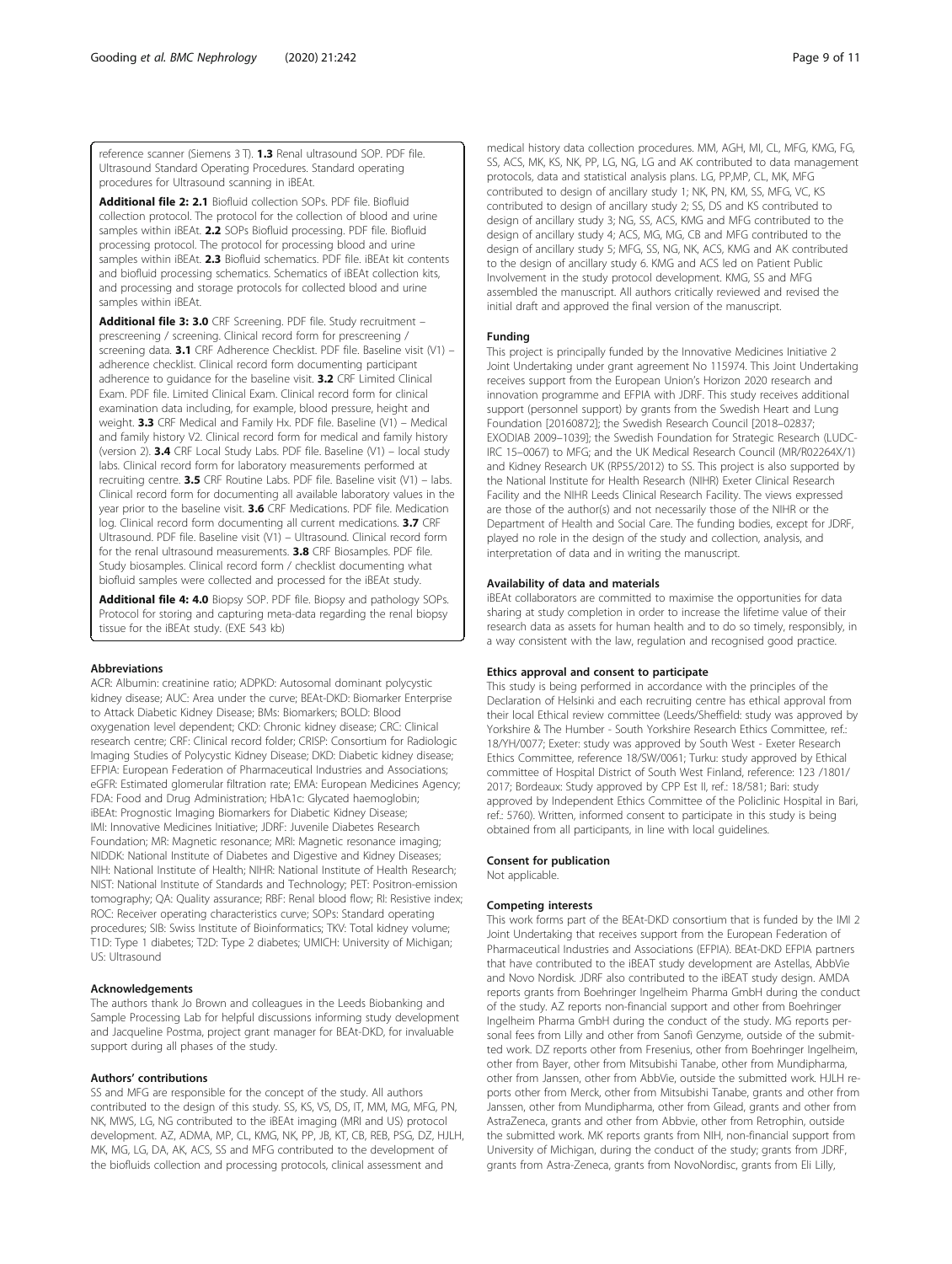<span id="page-9-0"></span>grants from Gilead, grants from Goldfinch Bio, grants from Merck, grants from Janssen, grants from Boehringer-Ingelheim, outside the submitted work; In addition, MK has a patent Biomarkers for CKD progression (encompassing urinary EGF as biomarker of CKD progression) issued. DA reports other from AbbVie, outside the submitted work. MFG reports non-financial support and other from Boehringer Ingelheim Pharma GmbH, non-financial support and other from JDRF International, non-financial support and other from Eli Lilly, non-financial support and other from AbbVie, non-financial support and other from Sanofi-Aventis, non-financial support and other from Astellas, non-financial support and other from Novo Nordisk A/S, non-financial support and other from Bayer AG, during the conduct of the study; personal fees from Lilly, non-financial support and other from Novo Nordisk, nonfinancial support and other from Pfizer, non-financial support and other from Follicum, non-financial support and other from Abcentra, non-financial support from Probi, non-financial support from Johnson & Johnson, outside the submitted work. SS reports non-financial support from Siemens, during the conduct of the study.

#### Author details

<sup>1</sup>Diabetes and Vascular Medicine, University of Exeter Medical School, Barrack Road, Exeter EX2 5AX, UK. <sup>2</sup>NIHR Exeter Clinical Research Facility, Royal Devon and Exeter NHS Foundation Trust, Exeter, UK. <sup>3</sup>Department of Nephrology, University of Michigan, Ann Arbor, USA. <sup>4</sup>Department of Emergency and Organ Transplantation, Nephrology Unit, University of Bari Aldo Moro, Bari, Italy. <sup>5</sup>Department of Medicine, Division of Nephrology, Turku University Hospital, Turku, Finland. <sup>6</sup>Turku PET Centre, University of Turku, Turku, Finland. <sup>7</sup>Department of Clinical Sciences in Malmö, Lund University Diabetes Centre, Lund University, Malmo, Sweden. <sup>8</sup>Department of Imaging, Infection, Immunity and Cardiovascular Disease, University of Sheffield, Sheffield, UK. <sup>9</sup>Astellas Pharma Europe B.V, Meppel, The Netherlands. <sup>10</sup>Leeds Teaching Hospitals NHS Trust, Leeds, UK. <sup>11</sup>Department of Renal Medicine and Renal Transplantation, Leeds Teaching Hospitals NHS Trust, Leeds, UK. 12Department of Medical Physics, Division of Medical Imaging, Turku University Hospital, Turku, Finland. <sup>13</sup>Advanced Imaging Centre, University of Leeds, Leeds, UK. 14Leeds Institute of Cardiovascular and Metabolic Medicine, University of Leeds, Leeds, UK. <sup>15</sup>Swiss Institute of Bioinformatics, Lausanne, Switzerland. <sup>16</sup>Novo Nordisk Research Center Seattle, Inc., Seattle, USA. 17Leeds Institute of Medical Research at St James's, University of Leeds, Leeds, UK. 18The Drug Development Team, Leiden, The Netherlands. 19Department of Clinical Pharmacy and Pharmacology, University Medical Center Groningen, Groningen, The Netherlands. <sup>20</sup>University of Groningen, Groningen, The Netherlands. <sup>21</sup>Computational Medicine and Bioinformatics, University of Michigan, Ann Arbour, USA.<br><sup>22</sup>AbbVie, Scottsdale, USA. <sup>23</sup>Service de Radiologie, CHU de Bordeaux, Université de Bordeaux, Bordeaux, France.

#### Received: 13 May 2020 Accepted: 19 June 2020 Published online: 29 June 2020

#### References

- 1. Jha V, Garcia-Garcia G, Iseki K, Li Z, Naicker S, Plattner B, et al. Chronic kidney disease: global dimension and perspectives. Lancet. 2013;382(9900): 12–8.
- 2. Zelnick LR, Weiss NS, Kestenbaum BR, Robinson-Cohen C, Heagerty PJ, Tuttle K, et al. Diabetes and CKD in the United States population, 2009– 2014. Clin J Am Soc Nephrol. 2017;12(12):1984–90.
- 3. Alicic RZ, Rooney MT, Tuttle KR. Diabetic kidney disease: challenges, progress, and possibilities. Clin J Am Soc Nephrol. 2017;12(12):2032–45.
- Wild S, Roglic G, Green A, Sicree R, King H. Global prevalence of diabetes: estimates for the year 2000 and projections for 2030. Diabetes Care. 2004; 27(5):1047–53.
- 5. Svensson MK, Cederholm J, Eliasson B, Zethelius B, Gudbjörnsdottir S. Albuminuria and renal function as predictors of cardiovascular events and mortality in a general population of patients with type 2 diabetes: a nationwide observational study from the Swedish National Diabetes Register. Diabetes Vasc Dis Res. 2013;10(6):520–9.
- Roscioni SS, Heerspink HJL, De Zeeuw D. The effect of RAAS blockade on the progression of diabetic nephropathy. Nat Rev Nephrol. 2014;10(2):77–87.
- 7. Bilous R. Microvascular disease: what does the UKPDS tell us about diabetic nephropathy? Diabet Med. 2008;25(Suppl. 2):25–9.
- 8. Lund University Diabetes Centre. Biomarker Enterprise to Attack Diabetic Kidney Disease. 2019 . Available from: [www.beat-dkd.org](http://www.beat-dkd.org). [cited 2019 Aug 6].
- 9. Selby NM, Blankestiin PJ, Boor P, Combe C, Eckardt KU, Eikefjord E, et al. Magnetic resonance imaging biomarkers for chronic kidney disease: a position paper from the European Cooperation in Science and Technology Action PARENCHIMA. Nephrol Dial Transplant. 2018;33(2):ii4–14.
- 10. Caroli A, Pruijm M, Burnier M, Selby NM. Functional magnetic resonance imaging of the kidneys: where do we stand? The perspective of the European COST Action PARENCHIMA. Nephrol Dial Transplant. 2018;33(2):ii1–3.
- 11. Thompson A. Clinical review of PKD outcomes consortium biomarker qualification submissionle. 2015. Available from: [https://www.fda.gov/media/](https://www.fda.gov/media/93159/download) [93159/download](https://www.fda.gov/media/93159/download).
- 12. CDER-BiomarkerQualificationProgram. List of Qualified Biomarkers [Internet]. Available from: [https://www.fda.gov/drugs/cder-biomarker-qualification](https://www.fda.gov/drugs/cder-biomarker-qualification-program/list-qualified-biomarkers)[program/list-qualified-biomarkers](https://www.fda.gov/drugs/cder-biomarker-qualification-program/list-qualified-biomarkers). Accessed 6 Aug 2019.
- 13. Mancini M, Masulli M, Liuzzi R, Mainenti PP, Ragucci M, Maurea S, et al. Renal duplex sonographic evaluation of type 2 diabetic patients. J Ultrasound Med. 2013;32(6):1033–40.
- 14. Zerbini G, Bonfanti R, Meschi F, Bognetti E, Paesano PL, Gianolli L, et al. Persistent renal hypertrophy and faster decline of glomerular filtration rate precede the development of microalbuminuria in type 1 diabetes. Diabetes. 2006;55(9):2620–5.
- 15. Rigalleau V, Garcia M, Lasseur C, Laurent F, Montaudon M, Raffaitin C, et al. Large kidneys predict poor renal outcome in subjects with diabetes and chronic kidney disease. BMC Nephrol. 2010;11(3).
- 16. Ries M, Basseau F, Tyndal B, Jones R, Deminière C, Catargi B, et al. Renal diffusion and BOLD MRI in experimental diabetic nephropathy. J Magn Reson Imaging. 2003;17(1):104–13.
- 17. Pruijm M, Milani B, Pivin E, Podhajska A, Vogt B, Stuber M, et al. Reduced cortical oxygenation predicts a progressive decline of renal function in patients with chronic kidney disease. Kidney Int. 2018;93(4):932–40.
- 18. Sugiyama K, Inoue T, Kozawa E, Ishikawa M, Shimada A, Kobayashi N, et al. Reduced oxygenation but not fibrosis defined by functional magnetic resonance imaging predicts the long-term progression of chronic kidney disease. Nephrol Dial Transplant. 2020;35(6):964–70.
- 19. Friedli I, Crowe LA, Berchtold L, Moll S, Hadaya K, De Perrot T, et al. New magnetic resonance imaging index for renal fibrosis assessment: a comparison between diffusion-weighted imaging and T1 mapping with histological validation. Sci Rep. 2016;6:30088.
- 20. Hueper K, Hartung D, Gutberlet M, Gueler F, Sann H, Husen B, et al. Magnetic resonance diffusion tensor imaging for evaluation of histopathological changes in a rat model of diabetic nephropathy. Investig Radiol. 2012;47(7):430–7.
- 21. Lu L, Sedor JR, Gulani V, Schelling JR, O'Brien A, Flask CA, et al. Use of diffusion tensor MRI to identify early changes in diabetic nephropathy. Am J Nephrol. 2011;34(5):476–82.
- 22. Berchtold L, Crowe LA, Friedli I, Legouis D, Moll S, de Perrot T, et al. Diffusion magnetic resonance imaging detects an increase in interstitial fibrosis earlier than the decline of renal function. Nephrol Dial Transplant. 2020. <https://doi.org/10.1093/ndt/gfaa007>.
- 23. Mora-Gutiérrez JM, Garcia-Fernandez N, Slon Roblero MF, Páramo JA, Escalada FJ, Wang DJJ, et al. Arterial spin labeling MRI is able to detect early hemodynamic changes in diabetic nephropathy. J Magn Reson Imaging. 2017;46(6):1810–7.
- 24. Taylor R, Al-Mrabeh A, Zhyzhneuskaya S, Peters C, Barnes AC, Aribisala BS, et al. Remission of Human Type 2 Diabetes Requires Decrease in Liver and Pancreas Fat Content but Is Dependent upon Capacity for β Cell Recovery. Cell Metab. 2018;28(4):547–56 e3.
- 25. National Kidney Foundation. K/DOQI clinical practice guidelines for chronic kidney disease: evaluation, classification, and stratification. Am J Kidney Dis. 2002;39(2 Suppl 1):S1–S266.
- 26. Gadegbeku CA, Gipson DS, Holzman LB, Ojo AO, Song PXK, Barisoni L, et al. Design of the nephrotic syndrome study network (NEPTUNE) to evaluate primary glomerular nephropathy by a multidisciplinary approach. Kidney Int. 2013;83(4):749–56.
- 27. Eder S, Leierer J, Kerschbaum J, Rosivall L, Wiecek A, De Zeeuw D, et al. A prospective cohort study in patients with type 2 diabetes mellitus for validation of biomarkers (PROVALID) - study design and baseline characteristics. Kidney Blood Press Res. 2018;43(1):181–90.
- 28. Tibshirani R. Regression shrinkage and selection via the Lasso. J R Stat Soc Ser B. 1996;58(1):267–88.